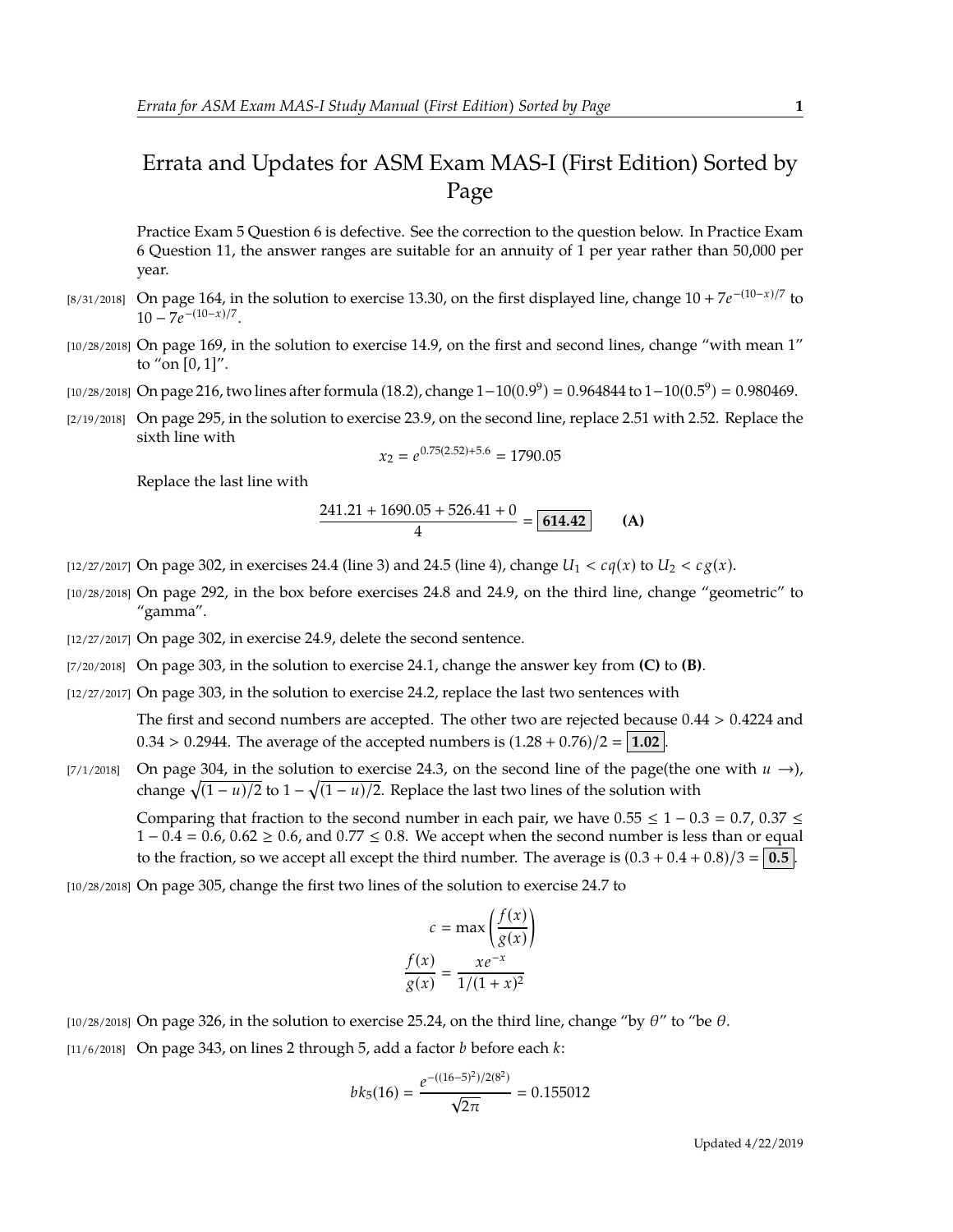$$
bk_{12}(16) = \frac{e^{-((16-12)^2)/2(8^2)}}{\sqrt{2\pi}} = 0.352065
$$

$$
bk_{15}(16) = \frac{e^{-((16-15)^2)/2(8^2)}}{\sqrt{2\pi}} = 0.395838
$$

$$
bk_{20}(16) = \frac{e^{-((16-20)^2)/2(8^2)}}{\sqrt{2\pi}} = 0.352065
$$

- [5/10/2018] On page 359, in the solution to exercise 26.18, on the second line, change −1.33 to −0.67. On the third line, change 0.0159 to 0.1587. On the last line, change 0.1067 to 0.1047.
- [3/2/2019] On pages 367–368, in Example 27C, *e*(20) is the expected value of the random variable given that it is greater than 20. The parenthetical remark on page 368 starting with "Actually" is true, but not derived anywhere in the manual, so you may ignore it.
- [5/15/2018] On page 412, in the solution to exercise 28.18, on the second to last line,  $\left(\frac{6}{5}\right)$ 9  $\int_0^{\tau} = \frac{\ln 0.75}{\ln 0.25} = 0.20752$ should be moved to a separate line.
- [5/15/2018] On page 412, in the solution to exercise 28.19, on the last line of the page, change ln 0.2 to ln 0.4.
- [5/17/2018] On page 416, in the solution to exercise 29, replace the fifth and sixth lines with

$$
\left(\frac{\theta}{1.82}\right)^{\tau} = -\ln 0.4
$$

$$
\left(\frac{\theta}{12.66}\right)^{\tau} = -\ln 0.8
$$

[5/17/2018] On page 418, replace the solution to Quiz 28-2 with the following:

$$
e^{-(\theta/20)^{\tau}} = 0.2
$$
  
\n
$$
e^{-(\theta/560)^{\tau}} = 0.7
$$
  
\n
$$
\left(\frac{\theta}{20}\right)^{\tau} = -\ln 0.2
$$
  
\n
$$
\left(\frac{\theta}{560}\right)^{\tau} = -\ln 0.7
$$
  
\n
$$
28^{\tau} = \frac{\ln 0.2}{\ln 0.7}
$$
  
\n
$$
\tau \ln 28 = \ln \left(\frac{\ln 0.2}{\ln 0.7}\right)
$$
  
\n
$$
\hat{\tau} = \frac{\ln ((\ln 0.2)/(\ln 0.7))}{\ln 28} = \frac{1.506815}{\ln 28} = 0.452198
$$
  
\n
$$
\hat{\theta} = \frac{20}{(-\ln 0.2)^{-1/0.452198}} = 57.289
$$

[7/29/2018] On page 434, in exercise 29.25, on the second line, the square symbol should be on the denominator:

$$
S_X(x) = \frac{\theta^4}{(\theta^2 + x^2)^2}
$$

Updated 4/22/2019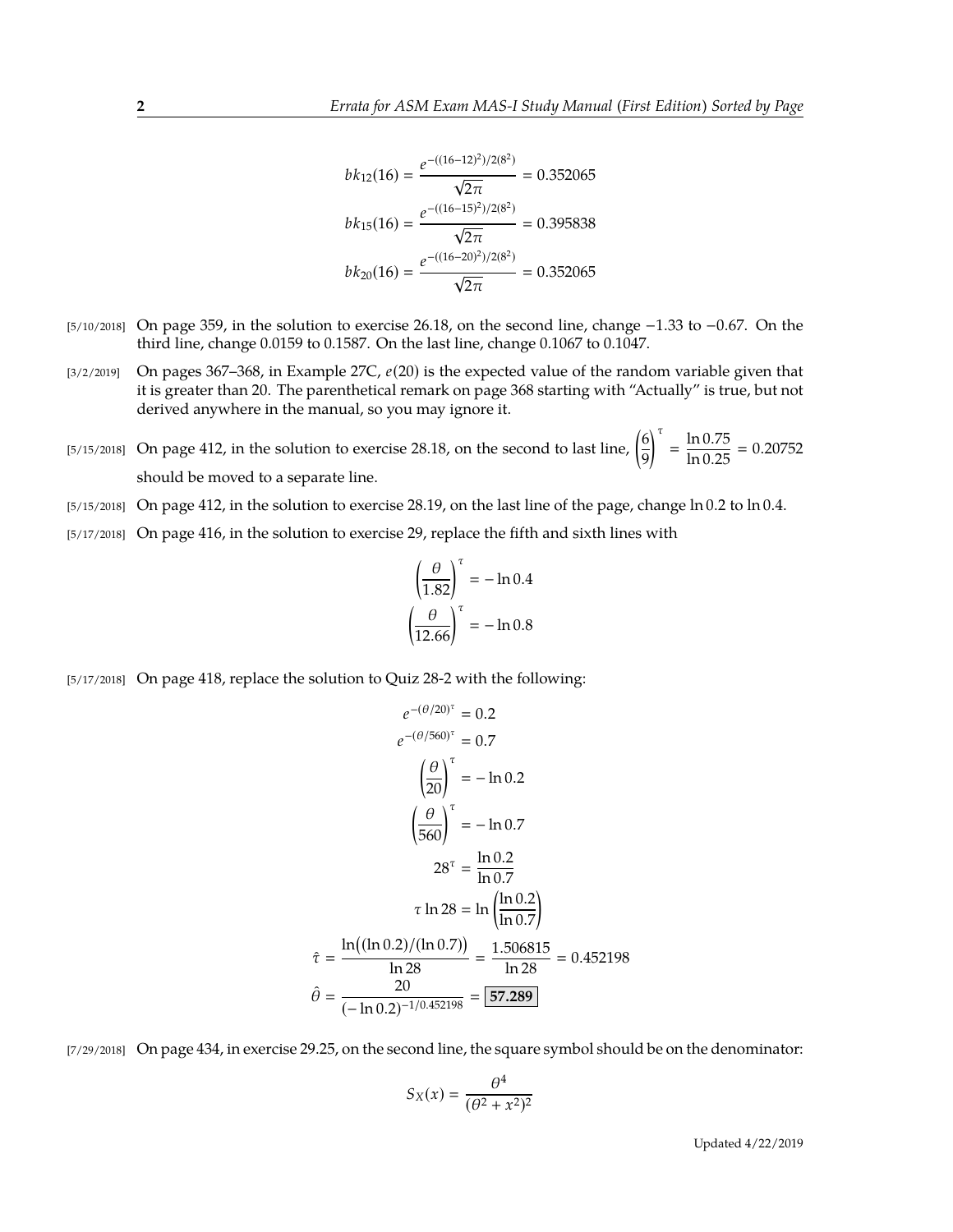- $[2/7/2019]$  On page 561, in equation (36.1), change  $F(u)$  to  $F(d)$ .
- [3/7/2019] On pages 562–563, change Example 36B and its solution to

**Example 36B** A sample of 5 points is fitted to an exponential distribution with mean 6. Let  $F_e(x)$ be the empirical distribution of the data and  $F^*(x)$  the fitted exponential distribution.

Figure 36.2 is a graph of  $F_e(x) - F^*(x)$ .

Determine the Kolmogorov-Smirnov statistic for this fit.

**ANSWER** The largest absolute difference from 0 occurs right before  $x = 9$ . At that point,  $F_e(9^-) =$  $3/5 = 0.6$  and  $F^*(9^-) = 1 - e^{-9/6}$ . The absolute difference is  $|0.6 - (1 - e^{-9/6})| = 0.17687$ .

- [10/28/2018] On page 571, in exercise 36.22, in the third bullet, change all 4 denominators from *<sup>n</sup>* to <sup>√</sup> *n*.
- [10/28/2018] On page 622, in the solution to exercise 40.3, on thee fifth line, change  $\lambda^{-n\bar{X}}$  to  $\lambda^{n\bar{X}}$ .
- [10/28/2018] On page 624, in the solution to exercise 40.9, on the second-to-last line, change the −2 at the beginning of the line and the −2 after "or" to 2; remove the minus signs.
- [10/28/2018] On page 625, on the third line of the third paragraph, change "20<sup>th</sup> percentile" to "15<sup>th</sup> percentile".
- $[10/28/2018]$  On page 628, in the solution to exercise 41.4, on the first line, change  $(3, 8)$  to  $(5, 8)$ .
- [7/6/2018] On page 659, in the fourth displayed line, on the right side in the exponent, change  $\sum_{i=1}^{p}$  to  $\sum_{i=2}^{p}$ .
- [3/6/2019] On page 641, on the second line of the answer to Example 43D, change the second and third lines to

$$
f(x) = \frac{\tau x^{\tau - 1}}{\theta^{\tau}} e^{-(x/\theta)^{\tau}}
$$
  
ln  $f(x) = \ln \tau + (\tau - 1) \ln x - \tau \ln \theta - \left(\frac{x}{\theta}\right)^{\tau}$ 

ln τ may be added to either *c*( $θ$ ) or *d*(*x*) on the next two lines.

- [12/31/2018] On page 641, on the fourth line of the answer to Example 43D, change  $b(\theta) = \theta^{\tau}$  to  $b(\theta) = \theta^{-\tau}$ .
- [1/27/2018] On page 649, in the solution to exercise 43.2, on the last line, remove the negative signs before the two  $\ln x$ s:  $a(x) = \ln x$  and  $a(x) = (\ln x)/\sigma^2$ .
- [1/27/2018] On page 650, replace the solution to exercise 43.5 with

The linear component is  $22 + 15 + 0 = 37$ . Inverting the link,  $\mu = 37^2 = 1369$ .

[8/12/2018] On page 667, change the first two lines of exercise 44.15 to

In a cumulative proportional odds model for an ordinal variable, the fitted model is

$$
\ln \frac{\sum_{i=1}^{j} \hat{\pi}_i}{1 - \sum_{i=1}^{j} \hat{\pi}_i} = b_{0j} + b_1 x_1
$$

- [8/12/2018] On page 674, in the solution to exercise 44.23, two lines from the end, change  $\Phi(1.01)$  to  $\Phi(1.32)$ .
- [3/12/2019] On page 682, delete the first sentence of footnote 2. The delta method is not discussed in this course. The footnote may be helpful for remembering the components of the **W** matrix, but if you do not know the delta method, ignore the footnote.
- [7/10/2018] On page 708, on the third line of Quiz 46-4, change "loglikehood" to "loglikelihood".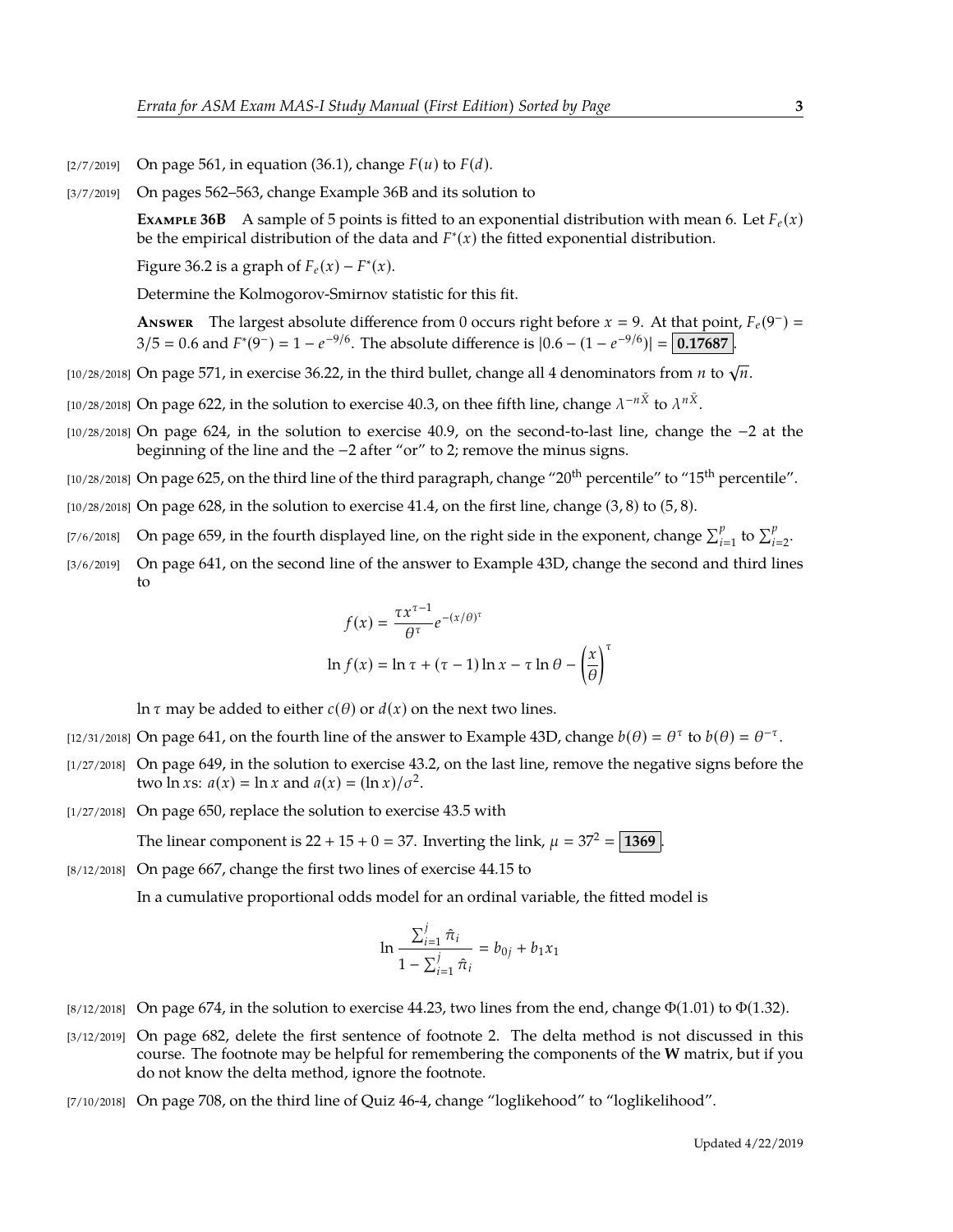[6/28/2018] On page 730, in exercise 47.20, in the first bullet, change the two subscripts on the right to *i*2 and *i*3:

 $\hat{y}_i = 20.0 - 1.5x_i - 2.0x_i$ 

- $[6/28/2018]$  On page 733, in the solution to exercise 47.12, on the third line, change  $b_2$  to  $b_3$ .
- [6/28/2018] On page 738, on the first line of Example 48B, change  $\beta_5 x_6$  to  $\beta_5 x_5$ .
- $\frac{16}{28}{2018}$  On page 741, in exercise 48.2, on the second line, replace  $x_{i7}$  with  $x_{i6}$ .
- [7/17/2018] On page 745, in exercise 48.15, on the second line, replace  $\beta_4 x_{i1} x_{i2}$  with  $\beta_4 x_{i2} x_{i3}$ .
- [8/8/2018] On page 745, exercise 48.16 is a duplicate of exercise 48.13.
- [8/8/2018] On page 746, in exercise 48.17, on the second line of the second bullet, put a period after 0.940. The statement beginning "A second regression equation" should be moved to a third bullet.
- [1/27/2018] On page 747, in exercise 48.20, in the table, change II on the last line to III. On the line below the table, change  $\beta_1 + \beta_2 = 1$  to  $\beta_2 + \beta_3 = 1$ .
- $[6/28/2018]$  On page 747, in exercise 48.21, on the last line, change  $β_3 = 0$  to  $β_4 = 0$ .
- [8/8/2018] On page 753, in the solutions to exercises 48.10 and 48.11, on the displayed line in each solution, SSE<sub>R</sub> and SSE<sub>UR</sub> should be interchanged so that the numerator is  $(SSE_R - SSE_{UR})/q$ . In addition, in the solution to exercise 48.11, put parentheses around *n* − *p* in the denominator.
- [8/8/2018] On page 753, in the solution to exercise 48.13, on the first and second lines, delete the sentence fragment "The unrestricted model with 8 variables."
- [8/8/2018] On page 753, in the solution to exercise 48.14, on the displayed line, change *n* − *k* to *n* − *p*.
- [4/22/2019] On page 755, in the solution to exercise 48.20, on the first line, change " $\beta_1 + \beta_2 = 1$ " to " $\beta_2 + \beta_3 = 1$ ".
- [8/8/2018] On page 764, in exercise 49.2, in the first bullet, change  $\hat{y}$  to  $\hat{y}_i$ .
- [8/8/2018] On page 766, in the solution to exercise 49.2, on the second line, change  $\hat{y}$  to  $\hat{y}_i$ . Replace the last line with

$$
r_3 = \frac{\hat{\varepsilon}_3}{s\sqrt{1 - h_{33}}} = \frac{1.2}{2\sqrt{1 - 0.6}} = \boxed{0.948683}
$$

- <sup>[6/28/2018]</sup> On page 769, two lines above equation (50.1), change  $β_0 + β_1x^*$  to  $β_1 + β_2x^*$ .
- [1/28/2018] On page 771, in the solution to exercise 50.3, change the first displayed line to

$$
s = \sqrt{\frac{\text{SSE}}{n-2}} = \sqrt{\frac{5245}{23}} = 15.101
$$

Change the third displayed line to

$$
15.101\sqrt{1+\frac{1}{25}+\frac{(100-223)^2}{958,356.8}} = 15.517
$$

Change the last line to  $547.26 + 2.069(15.517) = 579.4$ .

[2/19/2018] On page 780 in the table at the top of the page, and in the corresponding table on page 786, change the second column of the  $D_A$  and  $D_B$  lines to match the following table: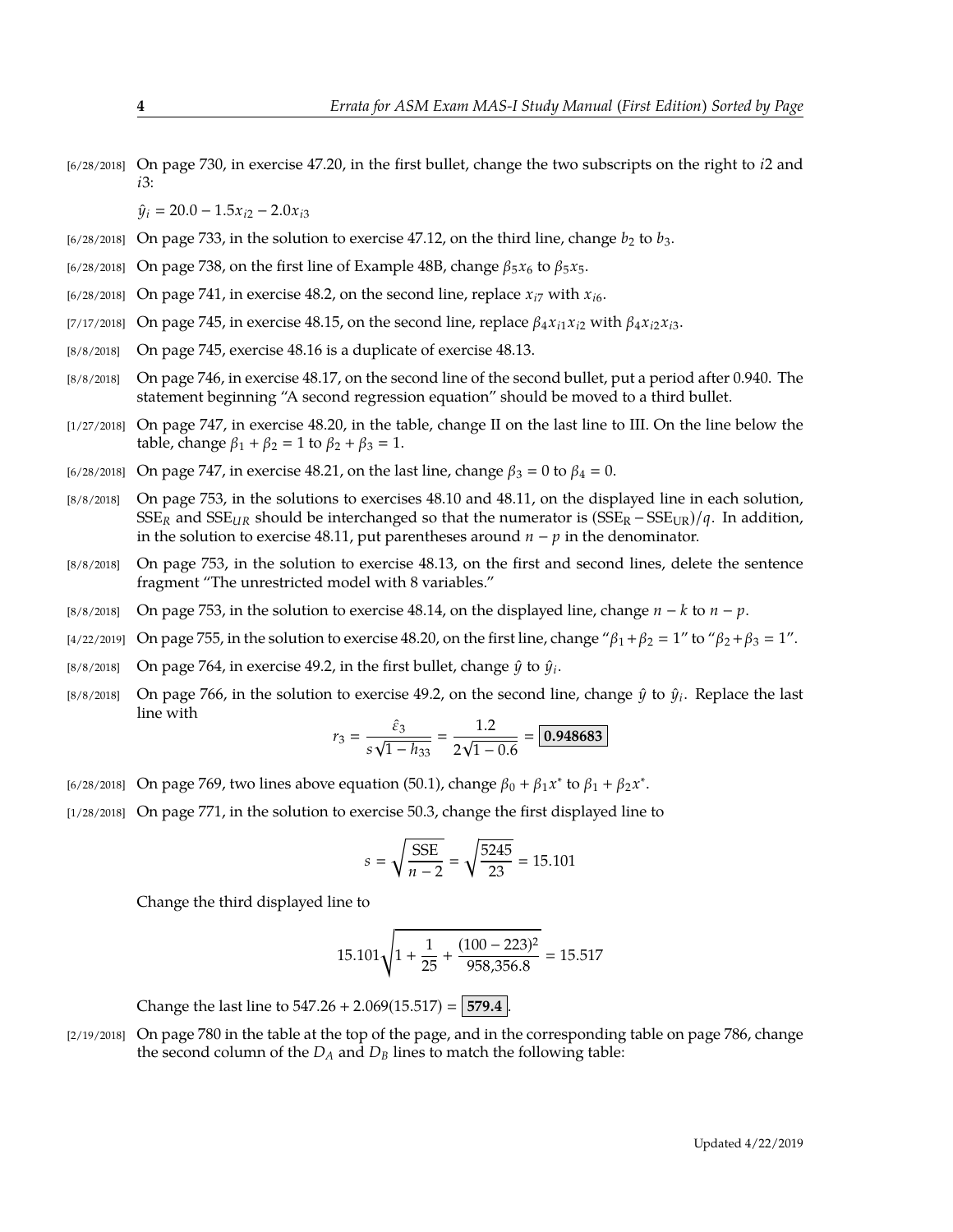| Model                                             | Sum of Squares Deviance |       |
|---------------------------------------------------|-------------------------|-------|
| $Y = \mu + \varepsilon_{ij}$                      | <b>SST</b>              | $D_M$ |
| $Y = \mu + \alpha_i + \varepsilon_{ij}$           | $SST - SSTR$            | $D_A$ |
| $Y = \mu + \beta_i + \varepsilon_{ij}$            | $SST - SSB$             | $D_R$ |
| $Y = \mu + \alpha_i + \beta_j + \varepsilon_{ij}$ | SSE.                    | $D_I$ |

Interchange formulas (51.9) and (51.10) on pages 780 and 786; in other words, change *D<sup>B</sup>* to *D<sup>A</sup>* in formula (51.9) and  $D_A$  to  $D_B$  in formula (51.10)

- [3/13/2018] On page 780, 2–3 lines from the bottom of the page, change "at 1% significance but not at 2% significance" to "at 2% significance but not at 1% significance".
- [2/19/2018] On page 805, in the solution to exercise 51.26, change *D<sup>A</sup>* to *D<sup>B</sup>* all three times it appears, and change  $D_B$  to  $D_A$  all two times it appears.
- [2/19/2018] On page 806, in the solution to exercise 51.29, on the second and last lines, replace 2.361 with 3.056. Replace the final answer with 2970.43.
- [7/10/2018] On page 820, in the solution to exercise 52.5, on the first line, delete "a" before "Poisson".
- [4/22/2019] On page 829, in exercise 53.5, change "mean square error" to "standard error" twice, once on the third line and once on the last line.
- [7/2/2018] On page 834, one line below formula (54.1), change "variance of the residual  $\varepsilon$ " to "residual variance of the regression".
- [7/2/2018] On page 835, in the first paragraph of Example 54A, change "The variance of the residual" to "The residual variance of the regression".
- [7/2/2018] On page 838, in exercises 54.8 and 54.9, change "estimated variance of the residuals" to "estimated residual variance of the regression".
- [7/2/2018] On page 838, in exercise 54.10, 2–3 lines from the end, delete the sentence beginning "For each model".
- [7/2/2018] On page 838, in exercise 54.11, on the first line, change 28 to 29. In the table, delete the  $\hat{\sigma}^2$  column.
- [3/4/2018] On page 841, replace the solution to exercise 54.2 with

We need 4 variables for AGE, 1 for SEX, 1 for BLOOD PRESSURE, and 1 for CHILDREN, a total of 7 variables. We start with 1 model with just the intercept, then consider 7 models for the first variable to add, 6 for the second, and so on. Total number of models considered is

$$
1 + \sum_{k=0}^{6} (7 - k) = 1 + \frac{(7)(8)}{2} = \boxed{29}
$$

[8/8/2018] On page 842, replace the solution to exercise 54.10 with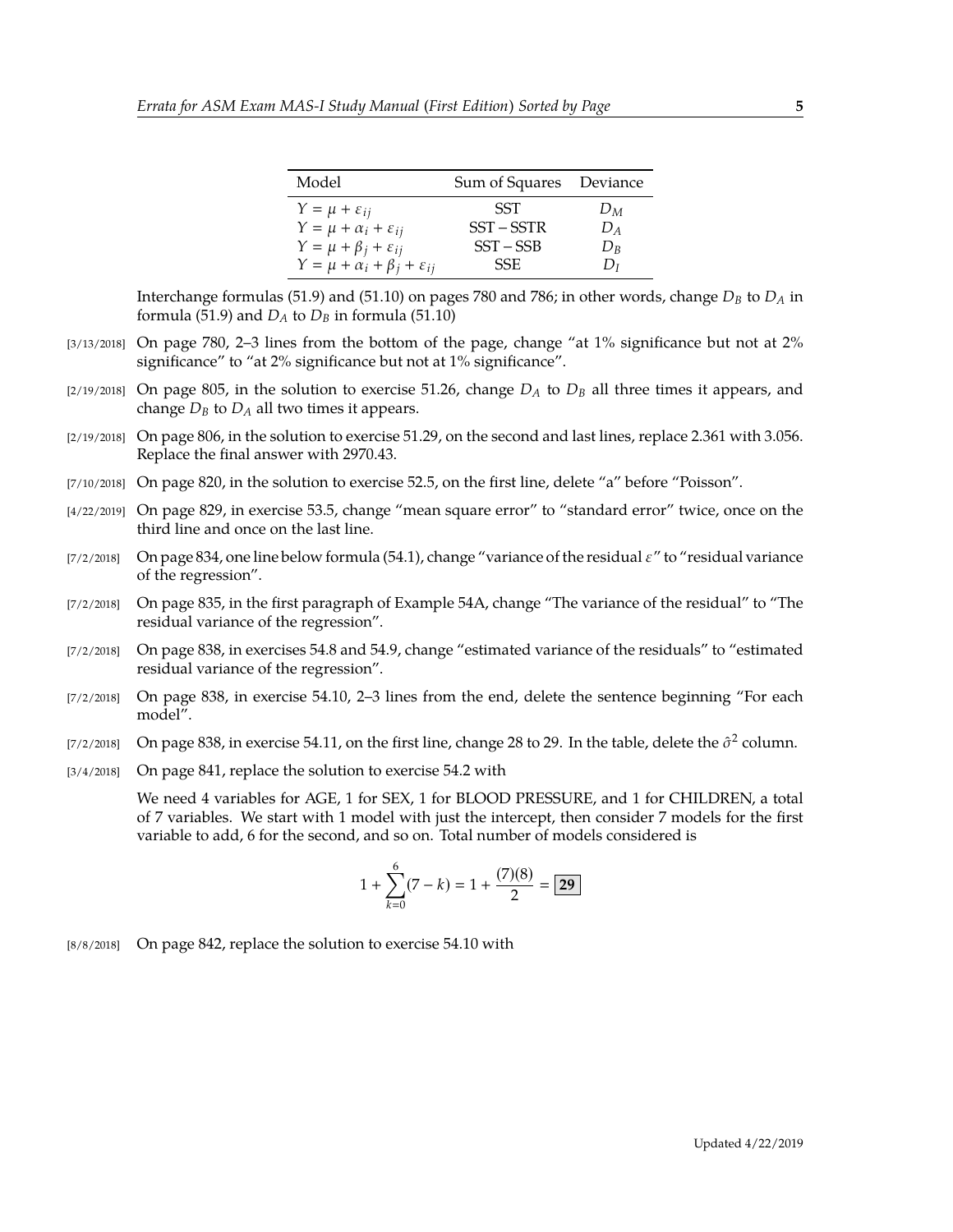The mean squared error of the full model is  $284/(60-5) = 5.163636$ . Then

$$
C_p(0) = \frac{326}{60} = 5.4333
$$
  
\n
$$
C_p(1) = \frac{314 + 2(5.163636)}{60} = 5.4055
$$
  
\n
$$
C_p(2) = \frac{303 + 2(2)(5.163636)}{60} = 5.3942
$$
  
\n
$$
C_p(3) = \frac{293 + 2(3)(5.163636)}{60} = 5.4000
$$
  
\n
$$
C_p(4) = \frac{284 + 2(4)(5.163636)}{60} = 5.4218
$$

The **2-variable** model is selected.

[8/8/2018] On page 843, replace the solution to exercise 54.11 with

The estimated value of the mean square error of the model with 4 explanatory variables is

$$
\hat{\sigma}^2 = \frac{\text{RSS}}{n - p} = \frac{132}{29 - 5} = 5.5
$$

We calculate Mallow's *C<sup>p</sup>* for each model.

$$
C_p(0) = \frac{162}{29} = 5.586
$$
  
\n
$$
C_p(1) = \frac{145 + 2(1)(5.5)}{29} = 5.379
$$
  
\n
$$
C_p(2) = \frac{140 + 2(2)(5.5)}{29} = 5.586
$$
  
\n
$$
C_p(3) = \frac{136 + 2(3)(5.5)}{29} = 5.828
$$
  
\n
$$
C_p(4) = \frac{132 + 2(4)(5.5)}{29} = 6.069
$$

The model with **1 explanatory variable** has the lowest  $C_p$  and is therefore the best.

- [8/8/2018] On page 843, in the solution to exercise 54.14, on the fourth line, delete the first  $\frac{15}{12}$ , the one without parentheses.
- [7/31/2018] On page 850, in the displayed formula in Subsection 55.2.1, change  $\bar{X}$  to  $\bar{X}_j$ .
- [8/8/2018] On page 851, on the second line of Section 55.3, change "test data" to "training data".
- [8/8/2018] On page 856, in the solution to exercise 55.11, on the second line, but a negative sign before  $\frac{1}{2}$ ∂ *f*  $\frac{\partial}{\partial \beta_0}$ .
- [10/28/2018] On page 857, in the solution to exercise 55.14, item 2, change "latter takes the response into account" to "former takes the response into account".
- [12/25/2018] On page 868, on the second line of the second paragraph, replace the first url with [www.maths.](www.maths.adelaide.edu.au/andrew.metcalfe/Data) [adelaide.edu.au/andrew.metcalfe/Data](www.maths.adelaide.edu.au/andrew.metcalfe/Data).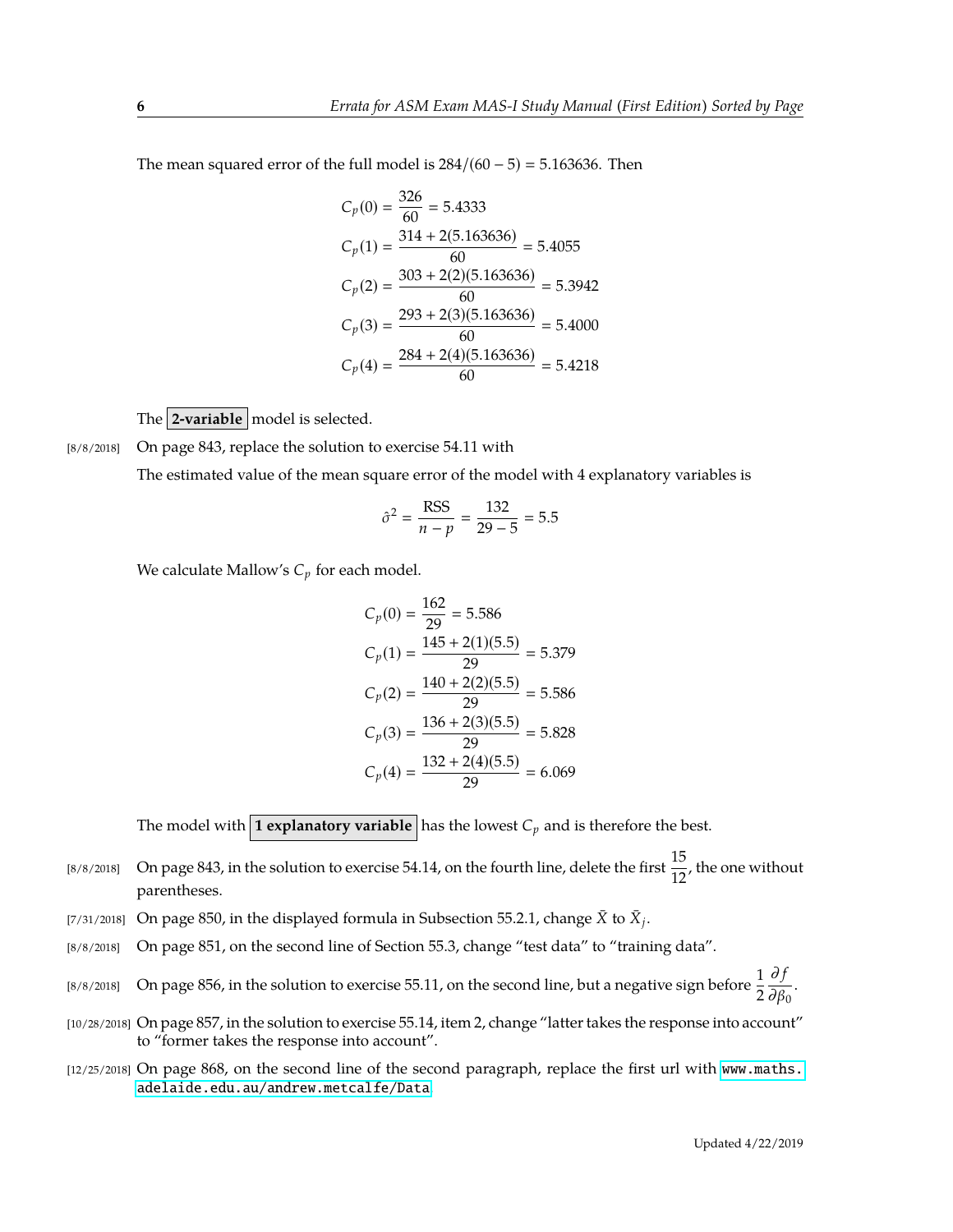- [10/25/2018] On page 872, in the box for exercises 57.2 and 57.3, in the table for centered moving averages, change the entry for 2011Q3 from 127.65 to 127.625.
- [7/24/2018] On page 884, in the solution to exercise 58.13, change the final answer to −1.25.
- [3/21/2019] On page 894, replace the last line with

If you are given the nonzero mean of a stationary  $AR(p)$  process, it must be subtracted from every *xt*−*<sup>k</sup>* term.

- [3/21/2019] In Example 60C on the first line, change "intercept" to "mean".
- $[4/4/2019]$  On page 900, in the solution to exercise 60.9, on the last line, change  $z_{103|100}$  to  $x_{103|100}$ .
- [4/22/2019] On page 907, in exercise 61.2, on the last line, change  $\hat{z}_{22|20}$  to  $\hat{x}_{22|20}$ .
- [7/26/2018] On page 910, in the solution to exercise 61.1, change the final answer to 5.83614.
- [7/26/2018] On page 912, in the solution to exercise 61.14, on the first line, change 0.7 to 70 and + 0.3 to  $-30$ .
- [10/28/2018] On page 939, in the solution to exercise 64.5, on the second to last line, delete the "is derived" that is before "by".
- [3/12/2019] On page 977, in question 10, on the first line, delete the word "bridge".
- [10/12/2018] On page 1006, in question 6, in the two bullets, change "payment per loss" to "payment per payment". Change the last line of the question to

Calculate the percentage increase in the variance of payment per loss in 2016 over 2015.

- [7/26/2018] On page 1029, in question 27, on the second line, change  $\beta_2$  to  $\mathbf{x}_2$ .
- [7/26/2018] On page 1030, in question 29, on the first bulleted line, insert a comma between 0.3111 and 0.5584.
- [4/4/2019] On page 1047, in the solution to question 27, in the first denominator, change (*N* − (*p* + 1)) to *n p* to be consistent with formula (48.3).
- [10/28/2018] On page 1048, in the solution to question 34, on the first displayed line, change the denominator  $2\pi x^2$  to  $2\pi x^3$ .

[10/28/2018] On page 1052, in the solution to question 11, on the last line, change  $\frac{l_{52}}{l_{51}}$  to  $\frac{l_{53}}{l_{52}}$  $\frac{1}{l_{52}}$ .

[9/30/2018] On page 1069, replace the solution to question 41 with

The variance of the terms in the series, by formula (62.3), is

$$
\sigma^2 = 4(1 + 0.8^2 + 0.6^2) = 8
$$

The nonzero autocorrelations for the MA(2) series are at lags 1 and 2, based on formula (62.5).

$$
\rho_1 = \frac{0.8 + (0.8)(0.6)}{1 + 0.8^2 + 0.6^2} = 0.64
$$
  

$$
\rho_2 = \frac{0.6}{1 + 0.8^2 + 0.6^2} = 0.3
$$

Using formula (61.1), the variance of the sample mean is

$$
\begin{aligned} \text{Var}(\bar{x}_t) &= \frac{\sigma^2}{n} \left( 1 + 2(1 - 1/n)(\rho_1) + 2(1 - 2/n)(\rho_2) \right) \\ &= \frac{8}{10} \left( 1 + 2(0.9)(0.64) + 2(0.8)(0.3) \right) = \boxed{2.1056} \end{aligned} \tag{E}
$$